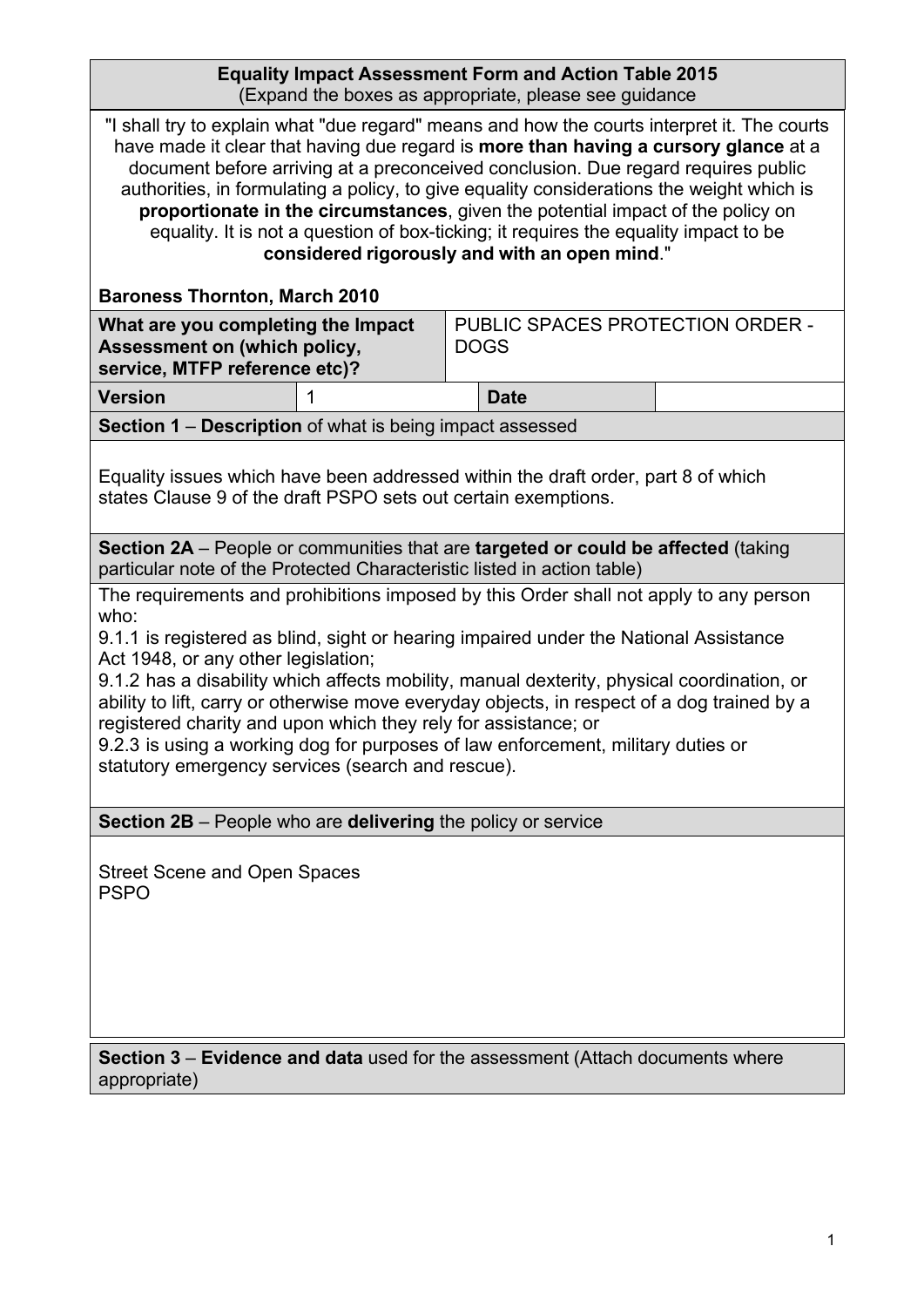**Section 4** – **Conclusions** drawn about the equalities impact (positive or negative) of the proposed change or new service/policy:

The order allows any person with the above protected characteristics exempt from the dog control order, The purpose of an equality impact assessment is the ensure that our services, policies and practices do not directly, indirectly, intentionally or unintentionally discriminate against the users of our services or our staff. Where a negative impact is found, we will mitigate the impact through the development and implementation of equality improvement plans.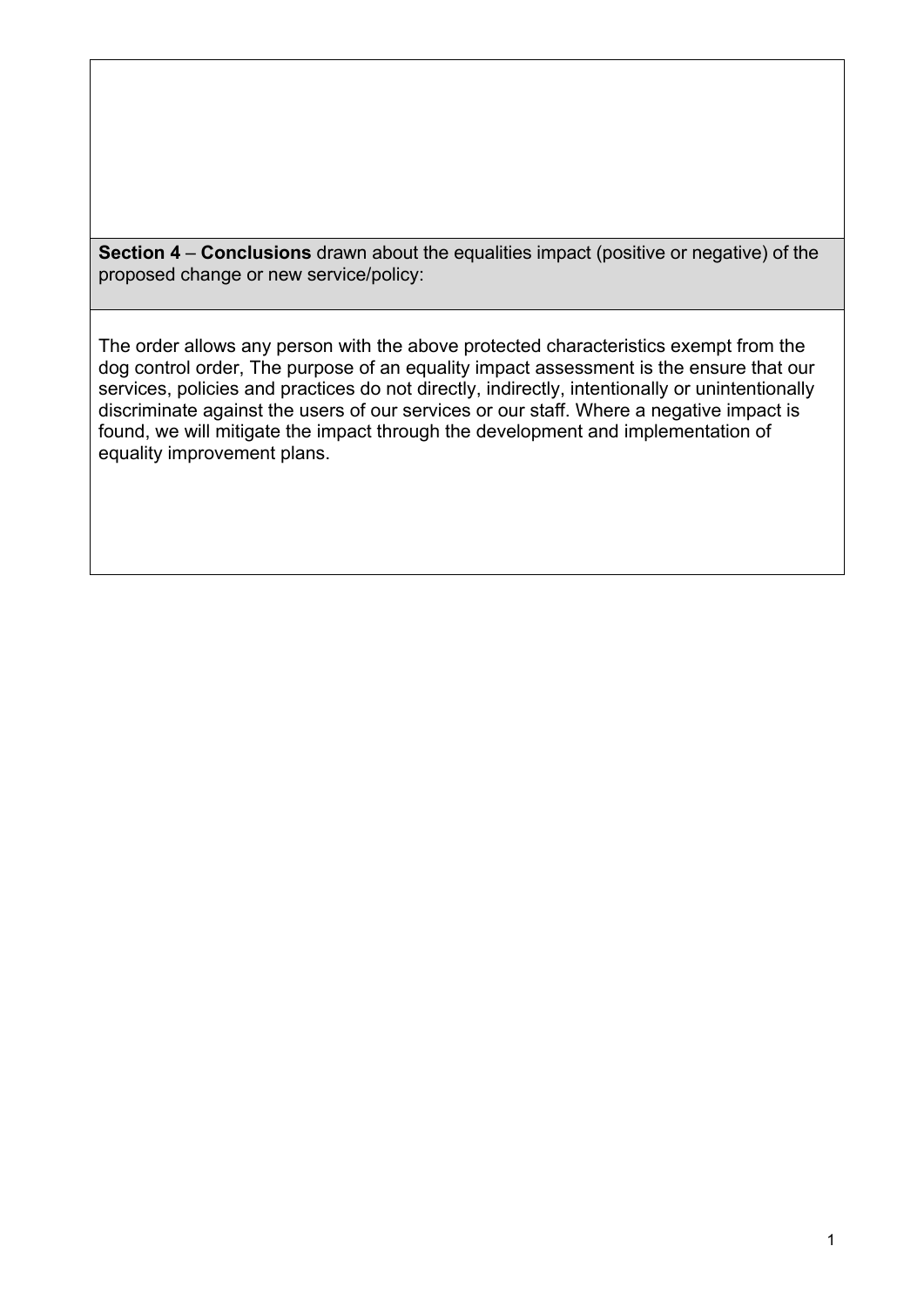| If you have identified any negative impacts you will need to consider how these can be<br>mitigated to either reduce or remove them. In the table below let us know what mitigation<br>you will take. (Please add rows where needed) |                                                                                                                                                           |                                                                                    |                                                                                     |
|--------------------------------------------------------------------------------------------------------------------------------------------------------------------------------------------------------------------------------------|-----------------------------------------------------------------------------------------------------------------------------------------------------------|------------------------------------------------------------------------------------|-------------------------------------------------------------------------------------|
| <b>Identified issue drawn</b><br>from your conclusions                                                                                                                                                                               | Actions needed - can<br>you mitigate the<br>impacts? If you can<br>how will you mitigate<br>the impacts?                                                  | Who is<br>responsible for the<br>actions? When will<br>the action be<br>completed? | How will it be<br>monitored? What<br>is the expected<br>outcome from the<br>action? |
| Age                                                                                                                                                                                                                                  |                                                                                                                                                           |                                                                                    |                                                                                     |
| Different approaches and<br>mechanisms are required<br>for engaging with and<br>representing, people of<br>different ages, in particular<br>children and young people.                                                               | The specification requires<br>the Provider to not only<br>comply with the Equality<br>Act 2010 and related<br>duties, but to strive for<br>best practice. |                                                                                    |                                                                                     |
| <b>Disability</b>                                                                                                                                                                                                                    |                                                                                                                                                           |                                                                                    |                                                                                     |
| Different approaches and<br>mechanisms may be<br>required for engaging with<br>and representing, people<br>with a range of disabilities<br>depending on their<br>individual needs.                                                   |                                                                                                                                                           |                                                                                    |                                                                                     |
| <b>Gender Reassignment</b>                                                                                                                                                                                                           |                                                                                                                                                           |                                                                                    |                                                                                     |
| It is very important that the<br>specification does not<br>discriminate against those<br>who are or have<br>undergone gender<br>reassignment who<br>currently use the service or<br>may wish to use it in the<br>future.             |                                                                                                                                                           |                                                                                    |                                                                                     |
| <b>Marriage and Civil Partnership</b>                                                                                                                                                                                                |                                                                                                                                                           |                                                                                    |                                                                                     |
| No issues identified                                                                                                                                                                                                                 | N/A                                                                                                                                                       | N/A                                                                                | N/A                                                                                 |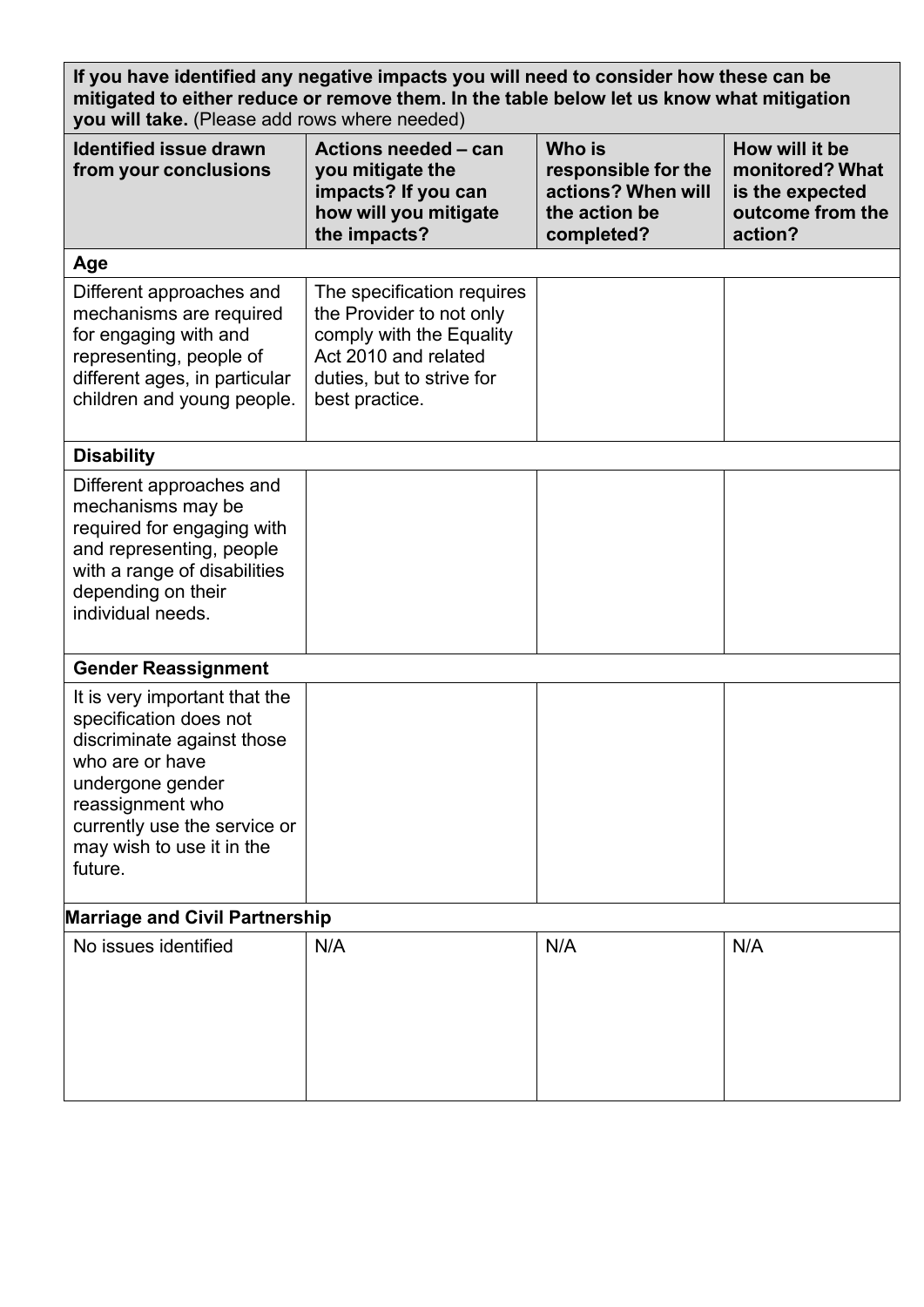| <b>Pregnancy and Maternity</b>                                                                                                                                                                                     |                                                                                               |  |
|--------------------------------------------------------------------------------------------------------------------------------------------------------------------------------------------------------------------|-----------------------------------------------------------------------------------------------|--|
| It is very important that the<br>specification does not<br>discriminate against those<br>who are pregnant, who<br>use the service or who<br>wish to use it in the future.                                          |                                                                                               |  |
|                                                                                                                                                                                                                    | Race (including ethnicity or national origin, colour, nationality and Gypsies and Travellers) |  |
| It is very important that the<br>specification reflects the<br>particular needs of people<br>from all backgrounds who<br>currently use the service or<br>may wish to use it in the<br>future.                      |                                                                                               |  |
| <b>Religion and Belief</b>                                                                                                                                                                                         |                                                                                               |  |
| It is very important that the<br>specification reflects the<br>particular needs of people<br>irrelevant of their religions<br>and beliefs who currently<br>use the service or may<br>wish to use it in the future. |                                                                                               |  |
| <b>Sex</b>                                                                                                                                                                                                         |                                                                                               |  |
| It is very important that the<br>specification reflects the<br>particular needs of people<br>irrelevant of their sex who<br>currently use the service or<br>may wish to use it in the<br>future.                   |                                                                                               |  |
| <b>Sexual Orientation</b>                                                                                                                                                                                          |                                                                                               |  |
| It is very important that the<br>specification reflects the<br>particular needs of people<br>irrelevant of their sexual<br>orientation who currently<br>use the service or may<br>wish to use it in the future.    |                                                                                               |  |